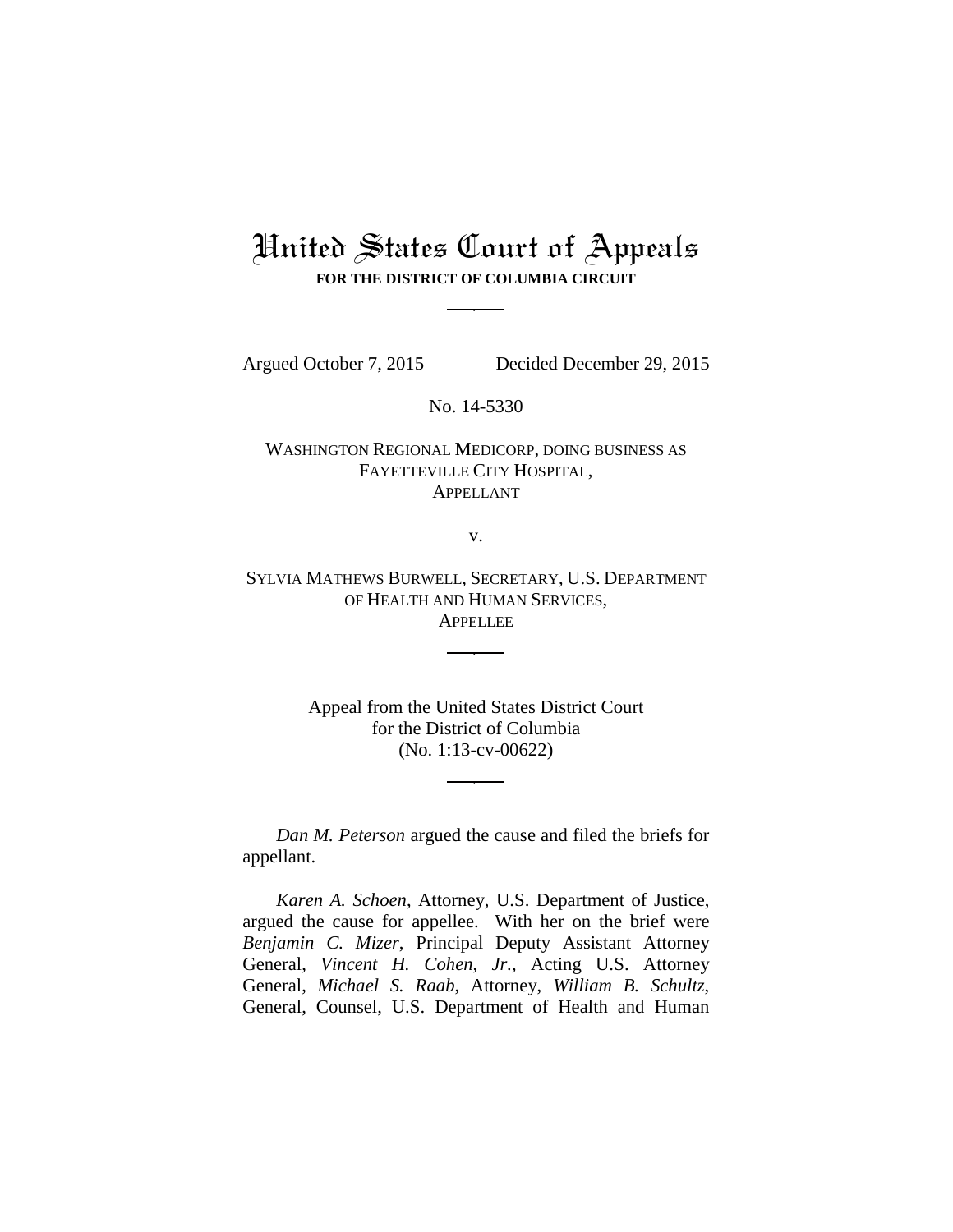Services, *Janice L. Hoffman*, Associate General Counsel, *Susan Maxson Lyons*, Deputy Associate General Counsel for Litigation, and *Bridgette Kaiser*, Attorney. *R. Craig Lawrence* and *Peter C. Pfaffenroth*, Assistant U.S. Attorneys, entered appearances.

Before: GARLAND, *Chief Judge*, GRIFFITH, *Circuit Judge*, and SENTELLE, *Senior Circuit Judge*.

Opinion for the Court filed by *Senior Circuit Judge* SENTELLE.

SENTELLE, *Senior Circuit Judge*: Appellant Fayetteville City Hospital is an inpatient psychiatric hospital that provides services to Medicare patients. Fayetteville challenges the method used by the Secretary of Health and Human Services (HHS) to calculate the hospital's reimbursement for services it provided during 2003 and 2004—the two years after statutory caps on reimbursements for psychiatric hospitals expired but before psychiatric hospitals were moved to a prospective-payment system. Because we conclude that HHS's interpretation was not only reasonable but also the best interpretation of the controlling statute, 42 U.S.C. § 1395ww, and regulation, 42 C.F.R. § 413.40, we affirm the decision of the district court denying Fayetteville's motion for summary judgment and granting HHS's cross-motion for summary judgment.

#### **I. BACKGROUND**

#### **A. Statutory Background**

The Center for Medicare and Medicaid Services (CMS)—the component of HHS that administers the Medicare Program—reimburses hospitals for services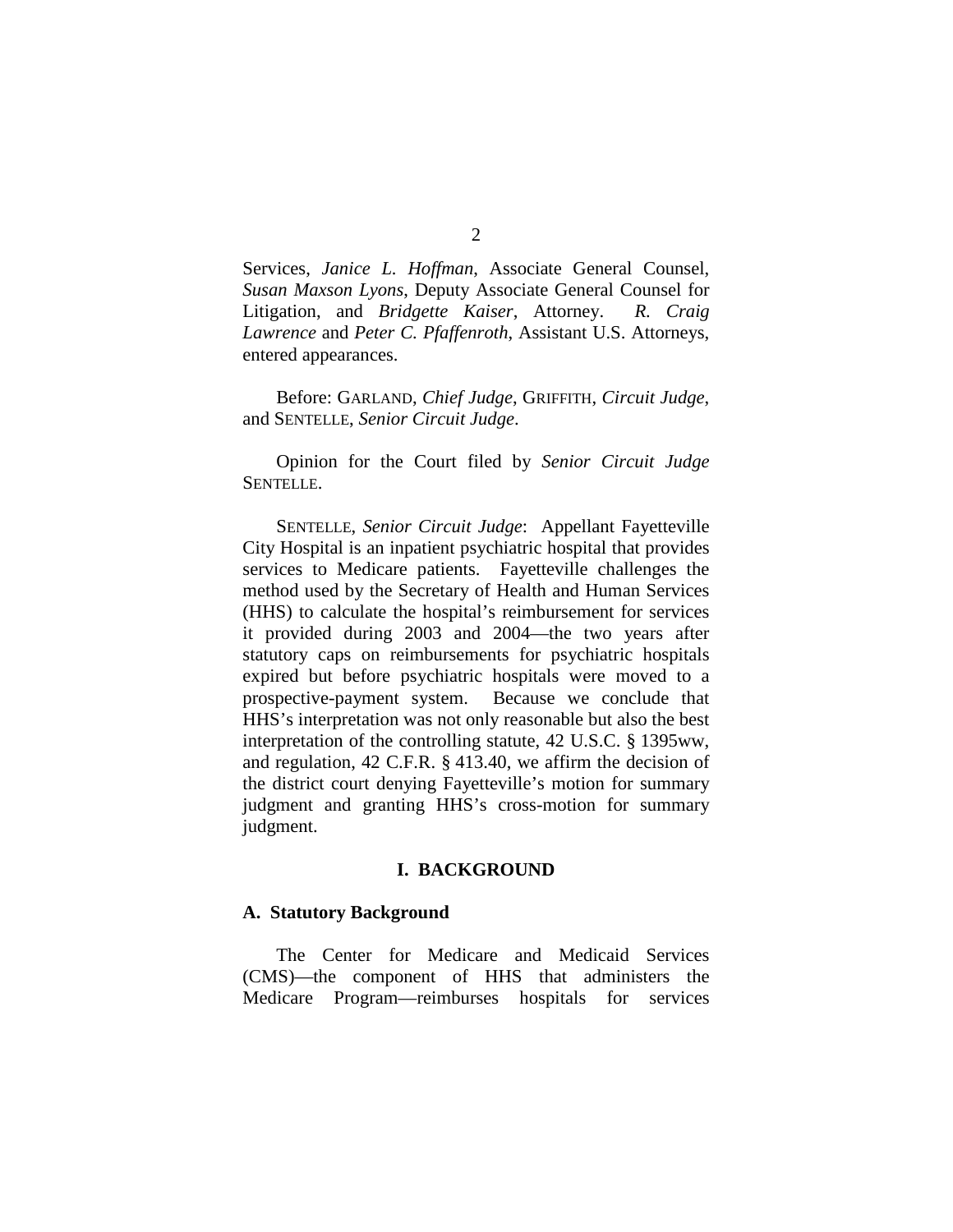provided to Medicare patients. Initially, reimbursement was based on a hospital's reasonable, actual costs. In 1982, concern regarding the rapidly rising costs of Medicare reimbursements prompted Congress to direct the Secretary of HHS to develop a legislative proposal for a prospectivepayment system (PPS), whereby hospitals would receive a fixed amount for services rendered. *See* Tax Equity and Fiscal Responsibility Act (TEFRA) of 1982, Pub. L. No. 97- 248, § 101(b)(3), 96 Stat. 324, 335; *see* S. Rep. No. 97-494, pt. 1, at 24 (1982) ("Hospital spending has been increasing at double-digit rates for over a decade and much faster than the rates of inflation in the economy as a whole. Hospital spending accounts for over 70 percent of Medicare program expenditures ...."). In the interim, Congress established limits on the annual rates of increase of a hospital's reimbursable reasonable costs. *See* TEFRA, § 101(a)(1), 96 Stat. at 331-35 (codified at 42 U.S.C. § 1395ww(b)). Pursuant to TEFRA, hospitals were reimbursed for their reasonable costs not exceeding a ceiling based on the hospital's "target amount" for the relevant cost year. 42 U.S.C. § 1395ww(b)(1)(A). For the first year that a hospital reported its costs under TEFRA, the hospital's target amount was equal to "the allowable operating costs of inpatient hospital services . . . for such hospital for the preceding 12 month cost reporting period" plus an applicable percentage increase. *Id.* § 1395ww(b)(3)(A)(i). For all subsequent fiscal years, the target amount was "the target amount for the preceding 12-month cost reporting period" plus an applicable percentage increase. *Id.* § 1395ww(b)(3)(A)(ii).

A PPS was put in place for most hospitals in 1983. *See* Social Security Amendments of 1983, Pub L. No. 98-21, § 601, 97 Stat. 65, 153-62 (codified as amended at 42 U.S.C. § 1395ww(d)). However, Congress chose to exclude certain types of hospitals, including psychiatric hospitals, from the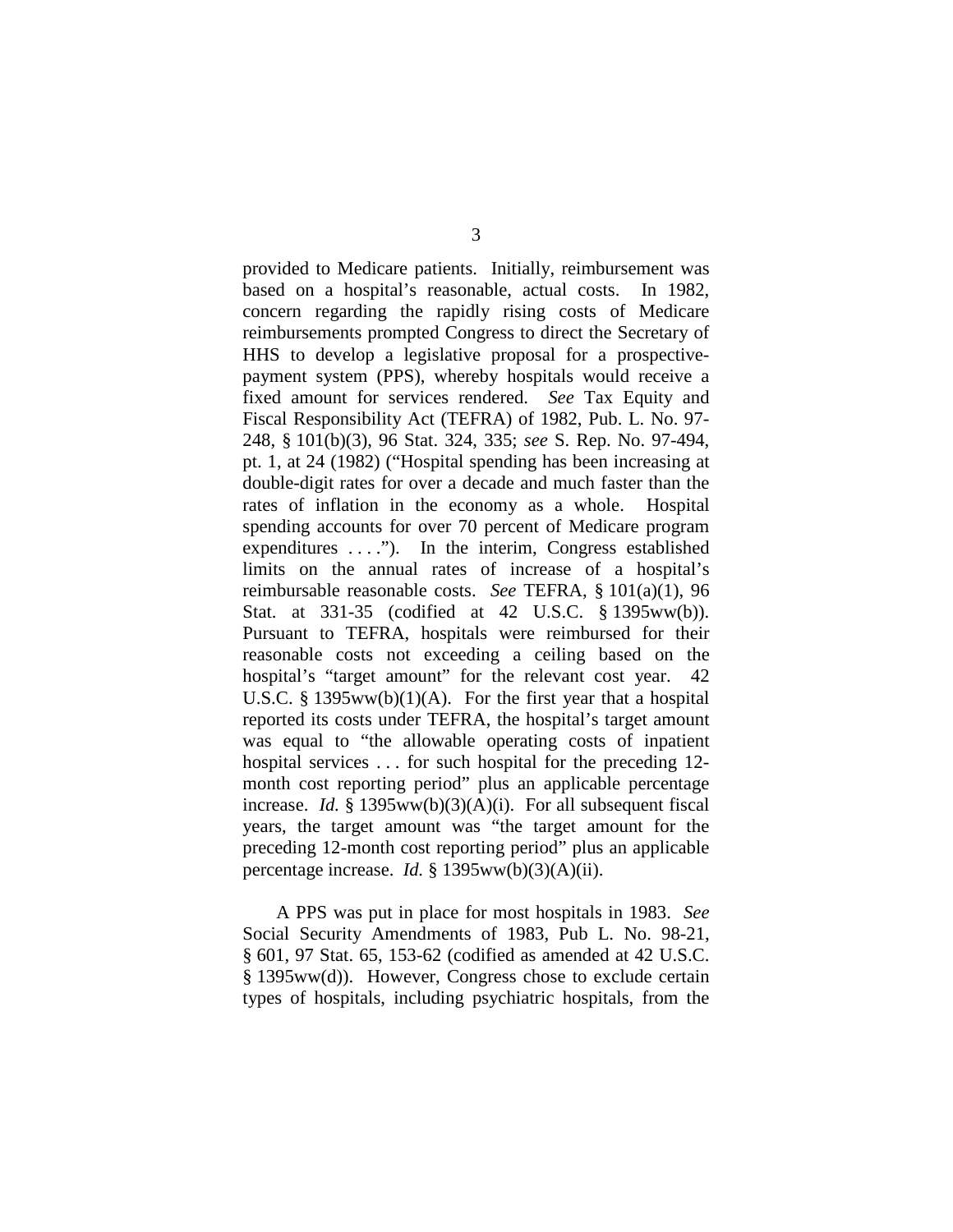PPS. *See* Pub L. No. 98-21, § 601(e), 97 Stat. at 153 (codified as amended at 42 U.S.C.  $\S$  1395ww(d)(1)(B)). Instead, HHS continued to reimburse these hospitals for their reasonable costs as long as those costs did not exceed the limits set by TEFRA. The calculation of TEFRA limits resulted in "significant variation" in the amount of reimbursement across PPS-exempt hospitals. H.R. Rep. No. 105-149, at 1336 (1997). In an effort to reduce this variation, Congress imposed an additional cap on target amounts for PPS-exempt hospitals for fiscal years 1998-2002. *See* Balanced Budget Act (BBA) of 1997, Pub. L. No. 105-33, § 4414, 111 Stat. 251, 405 (codified as amended at 42 U.S.C. § 1395ww(b)(3)(H)). Under the BBA, target amounts for fiscal years 1998-2002 could not exceed the 75th percentile of target amounts for all hospitals in the same class for cost reporting periods ending during fiscal year 1996, adjusted as applicable for each year of the five year period. *See* 42 U.S.C. § 1395ww(b)(3)(H).

Finally, in 1999, Congress directed the Secretary to develop a PPS for psychiatric hospitals and move the hospitals to that system beginning on or after October 1, 2002. *See* Medicare, Medicaid, and SCHIP Balanced Budget Refinement Act (BBRA) of 1999, Pub. L. No. 106-113, Appendix F, § 124, 113 Stat. 1501, 1501A-332.

#### **B. Regulatory Background**

After Congress enacted TEFRA in 1982, the Secretary promulgated regulations to implement the act. These regulations mirrored the statutory provisions. Under the regulations, a hospital's target amount for the first cost reporting period after TEFRA's enactment was equal to "the hospital's allowable net inpatient operating costs per case for the hospital's base period increased by the update factor for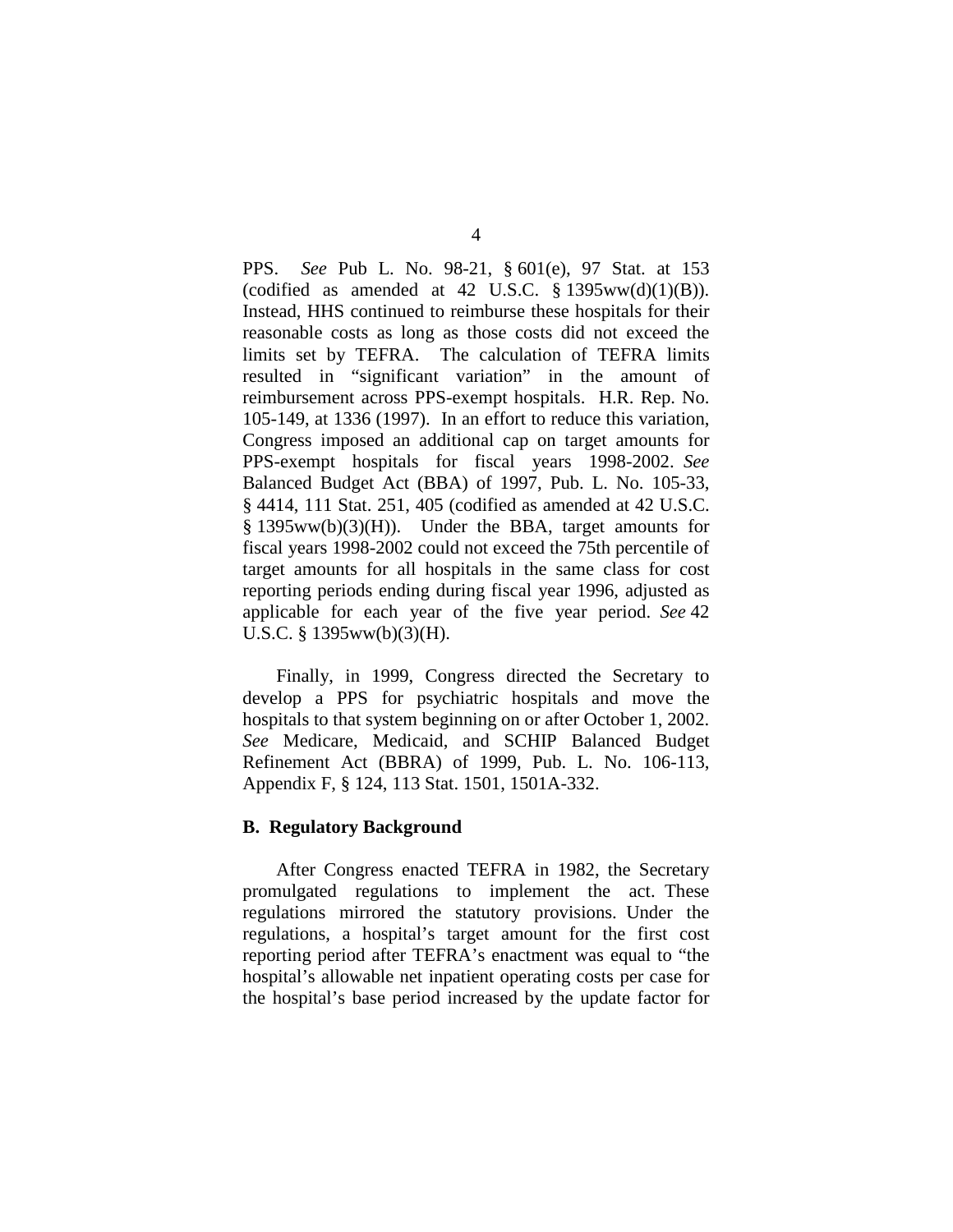the subject period." 42 C.F.R. § 405.463(c)(4)(i) (1982). For all subsequent cost reporting periods, a hospital's target amount was equal to "the hospital's target amount for the previous cost reporting period increased by the update factor for the subject cost reporting period." *Id.* § 405.463(c)(4)(ii); *see also* 47 Fed. Reg. 43,282, 43,292 (Sept. 30, 1982). In 1986, HHS redesignated the relevant sections of 42 C.F.R. Part 405 into new Part 413. *See* 51 Fed. Reg. 34,790 (Sept. 30, 1986).

Following the passage of the BBA, the Secretary amended 42 C.F.R. Part 413 to reflect the new cap scheme. The Secretary made paragraphs  $(c)(4)(i)$  and  $(c)(4)(ii)$  subject to newly added paragraph (c)(4)(iii). *See* 42 C.F.R.  $§$  413.40(c)(4)(i)-(ii) (2003). Under paragraph (c)(4)(iii), the hospital's target amount was to be "the lower of the amounts specified in paragraph  $(c)(4)(iii)(A)$  or  $(c)(4)(iii)(B) \ldots$ ." *Id.*  $§$  413.40(c)(4)(iii). Paragraph (c)(4)(iii)(A) was a "hospitalspecific target amount," which equaled "the net allowable costs in a base period increased by the applicable update factors." *Id.* § 413.40(c)(4)(iii)(A)(I). Paragraph (c)(4)(iii)(B) outlined the BBA cap amount for each year 1998-2002. *Id.*  $§$  413.40(c)(4)(iii)(B).

Finally, in 2005, in response to inquiries from provider hospitals, HHS amended  $\S$  413.40(c)(4)(iii) by adding an introductory clause specifying that the paragraph applied only "[f]or cost reporting periods beginning on or after October 1, 1997 through September 30, 2002 . . . ." 70 Fed. Reg. 47,278, 47,464-65, 47,487 (Aug. 12, 2005); *see also* 42 C.F.R.  $§$  413.40(c)(4)(iii) (2005).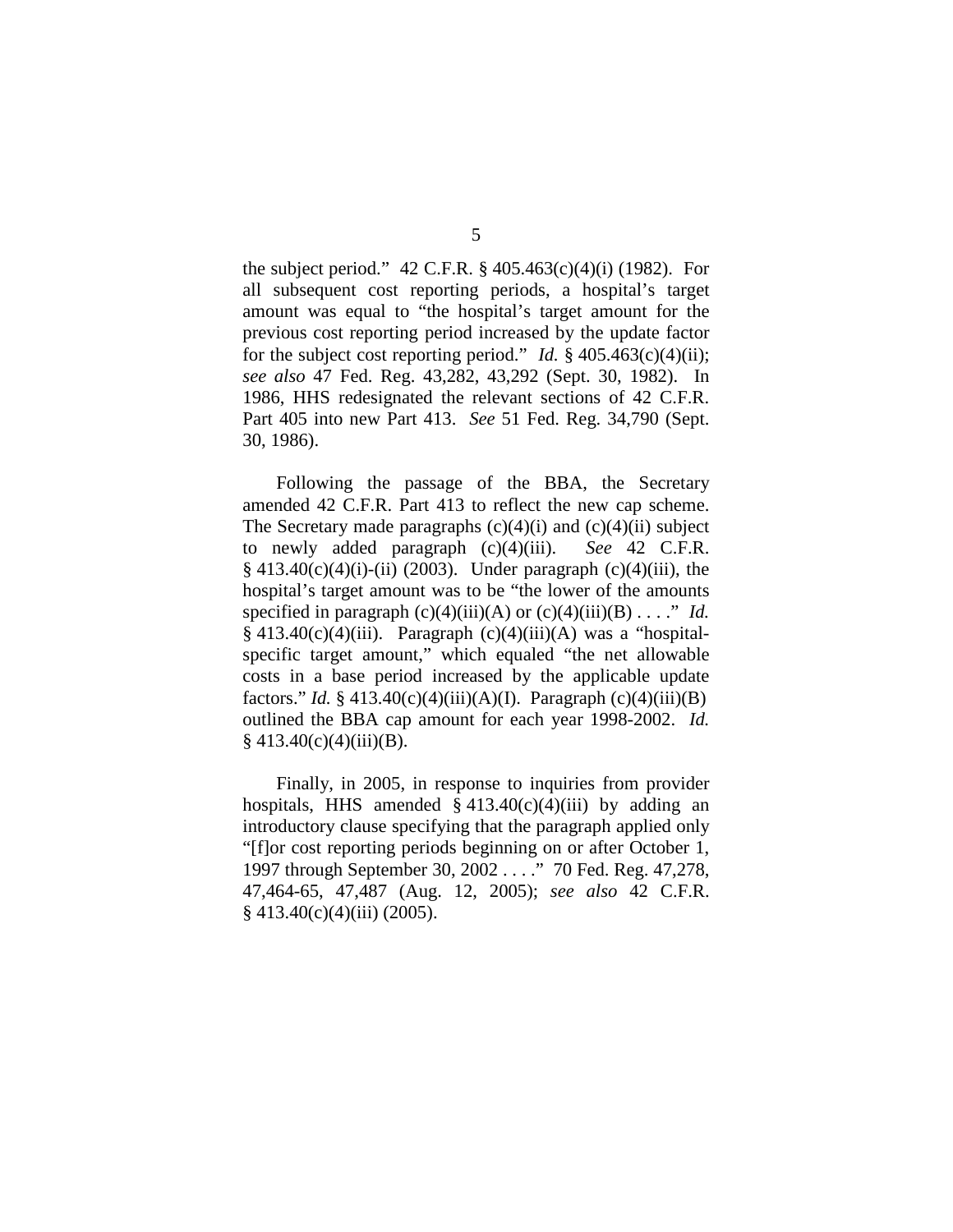## **C. Factual and Procedural Background**

Although Congress directed HHS to move psychiatric hospitals to a PPS beginning in 2002, HHS was not able to begin the transition until January 1, 2005. *See* 69 Fed. Reg. 66,922, 66,922-24 (Nov. 15, 2004) (explaining that developing a PPS for psychiatric hospitals was more complex and time consuming than for other types of hospitals). In the interim, the Secretary calculated psychiatric hospital target amounts under 42 U.S.C.  $\S$  1395ww(b)(3)(A)(ii) and 42 C.F.R. § 413.40(c)(4)(ii). *See* 67 Fed. Reg. 49,982, 50,103 (Aug. 1, 2002). Thus, the 2003 target amount was calculated by adding an applicable percentage increase to the 2002 target amount, which had been subject to the BBA caps, and by extension, the 2004 target amount was calculated by adding an applicable percentage increase to the 2003 target amount. *Id.*

As a psychiatric hospital that provided inpatient services to Medicare patients in 2003 and 2004, Fayetteville's reimbursement depended on how the Secretary calculated its target amounts for those years. Initially, a fiscal intermediary informed Fayetteville that it would be reimbursed based on its hospital-specific target amount under 42 C.F.R.  $§$  413.40(c)(4)(iii)(A). However, the intermediary subsequently revised its calculation and informed Fayetteville that its 2003 and 2004 target amounts would be calculated under 42 C.F.R.  $\S$  413.40(c)(4)(ii). The revised calculation resulted in Fayetteville receiving significantly reduced reimbursement for both years. Fayetteville appealed its reimbursements for 2003 and 2004 to the Provider Reimbursement Review Board (PRRB), arguing that the Secretary's method for calculating the 2003 and 2004 target amounts improperly extended the BBA caps past their expiration. The PRRB found that it lacked the authority to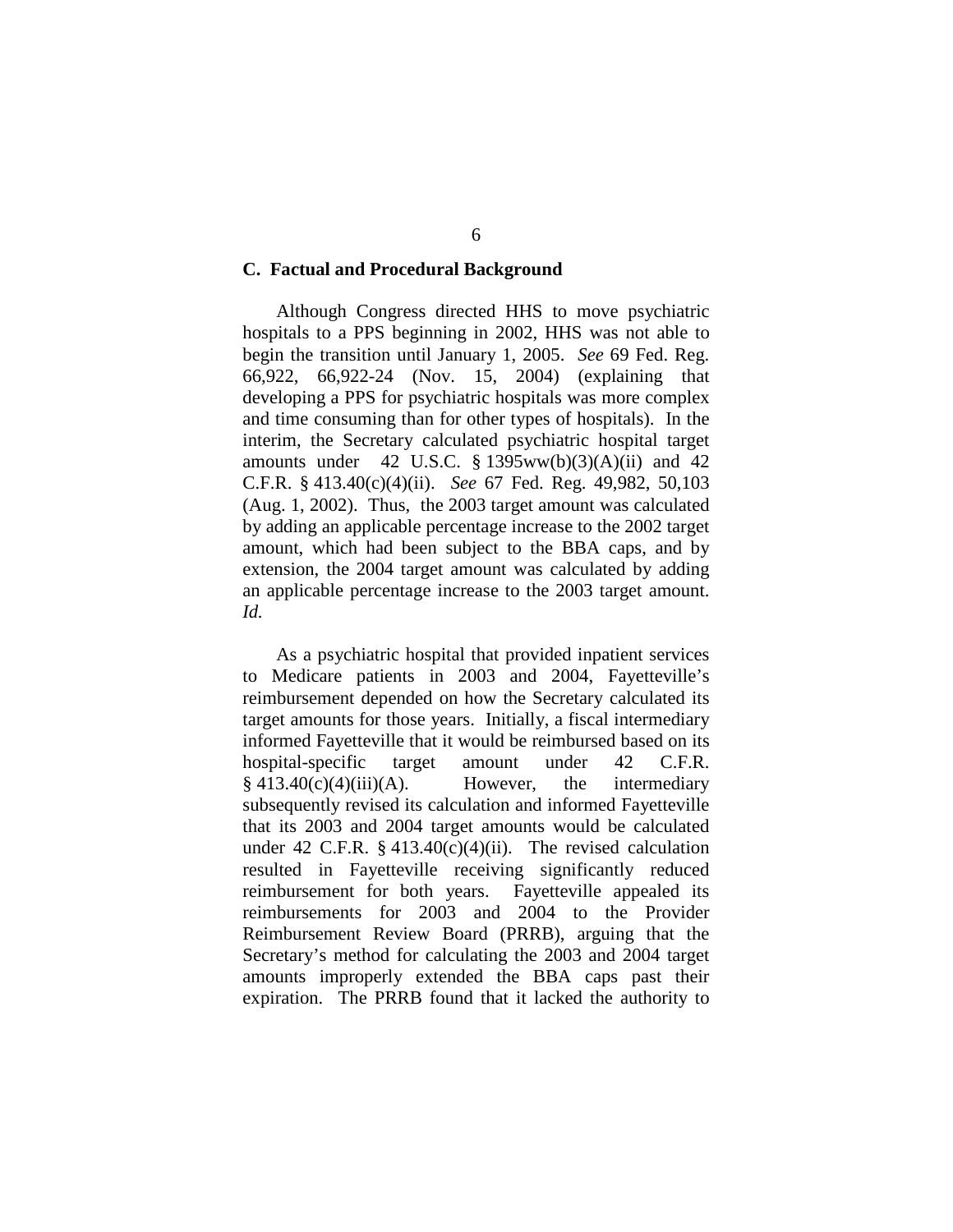decide the appeal because it involved a challenge to the validity of HHS's regulations, but certified the dispute for expedited judicial review in accordance with 42 U.S.C.  $§ 1395oo(f)(1).$ 

Fayetteville subsequently filed this action in the U.S. District Court for the District of Columbia. Both Fayetteville and HHS filed motions for summary judgment with the district court. Fayetteville argued that HHS's decision to calculate the hospital's 2003 and 2004 target amounts under 42 U.S.C. § 1395ww(b)(3)(A)(ii)—updating its 2002 target amount, which was subject to the BBA cap scheme, by an adjustment factor—impermissibly extended the BBA caps beyond 2002, contrary to the plain language of  $§$  1395ww(b)(3)(H). Pl.'s Mot. Summ. J. at 12. According to Fayetteville, HHS should have calculated its 2003 and 2004 target amounts under 42 C.F.R.  $\S$  413.40(c)(4)(iii) and reimbursed Fayetteville based on the hospital-specific target amount, which relies on the net allowable costs for the hospital's base period, not the previous year's target amount. *Id.* at 16. Fayetteville went on to contend that when the Secretary amended paragraph  $(c)(4)(iii)$  in 2005 by adding language that explicitly limited the provision's application to October 1, 1997 through September 30, 2002, the Secretary made a substantive change to the regulatory text that amounted to a retroactive revision. *Id.* at 26-29. HHS argued the Secretary's amendment was not a retroactive rule because 42 C.F.R. § 413.40(c)(4)(iii) had never applied beyond 2002, and, therefore, it was inapplicable when calculating the target amounts for 2003 and 2004. Def.'s Mot. Summ. J. at 14, 16. Instead, according to HHS, 42 U.S.C.  $\S$  1395ww(b)(3)(A)(ii) unambiguously required HHS to calculate Fayetteville's 2003 target amount by updating the hospital's capped 2002 target amount and, by extension, to calculate the hospital's 2004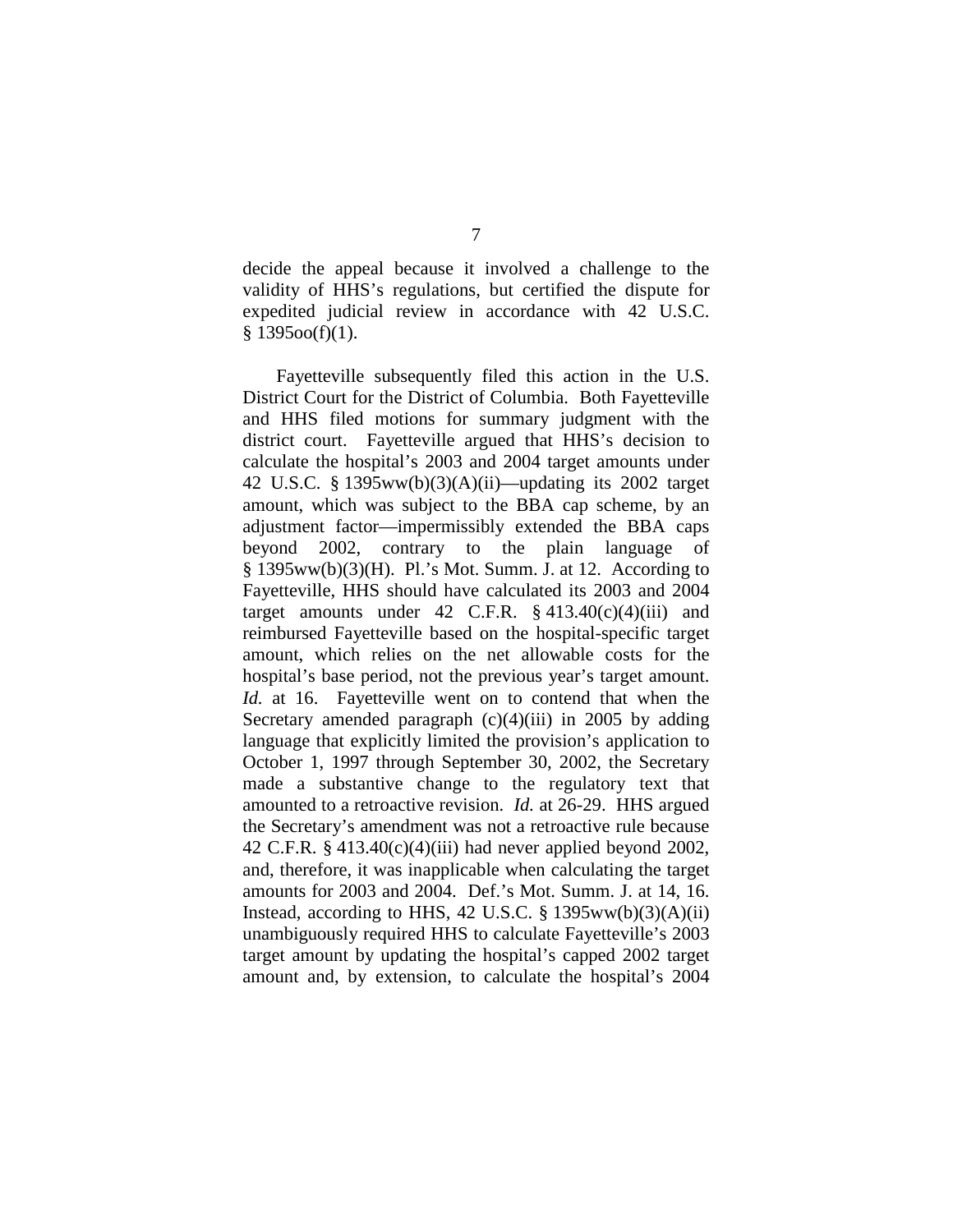target amount by updating the hospital's 2003 target amount. *Id.* at 10-11.

The district court denied Fayetteville's motion for summary judgment and granted HHS's cross-motion for summary judgment. *See Wash. Reg'l Medicorp v. Burwell*, 72 F. Supp. 3d 159, 160 (D.D.C. 2014).Applying *Chevron*, the court found that the relevant provisions of the Medicare statute unambiguously required the Secretary to calculate the reimbursement as she had. *Id.* at 164-65. In the alternative, the court found that, even if the statute was ambiguous, the Secretary's method was a reasonable interpretation of the statute and its implementing regulations. *Id.* at 165-67. The district court also found that the 2005 amendment to 42 C.F.R.  $§$  413.40(c)(4)(iii) was not an improper retroactive change because HHS did not alter its method of calculating target amounts when it made the amendment. *Id.* at 167-68.

## **II. DISCUSSION**

Fayetteville has timely appealed the district court's decision granting HHS's cross-motion for summary judgment. *See* 42 U.S.C. § 1395oo(f)(1) ("Providers shall . . . have the right to obtain judicial review of any action of the fiscal intermediary which involves a question of law or regulations relevant to the matters in controversy whenever the Board determines . . . that it is without authority to decide the question, by a civil action commenced within sixty days of the date on which notification of such determination is received."). We review a district court's grant of summary judgment *de novo*. *Defs. of Wildlife v. Gutierrez*, 532 F.3d 913, 918 (D.C. Cir. 2008). Here, the material facts are not in dispute. Therefore, we proceed to determine whether HHS was "entitled to [summary] judgment as a matter of law." Fed. R. Civ. P. 56(a). Under *de novo* review, we "may affirm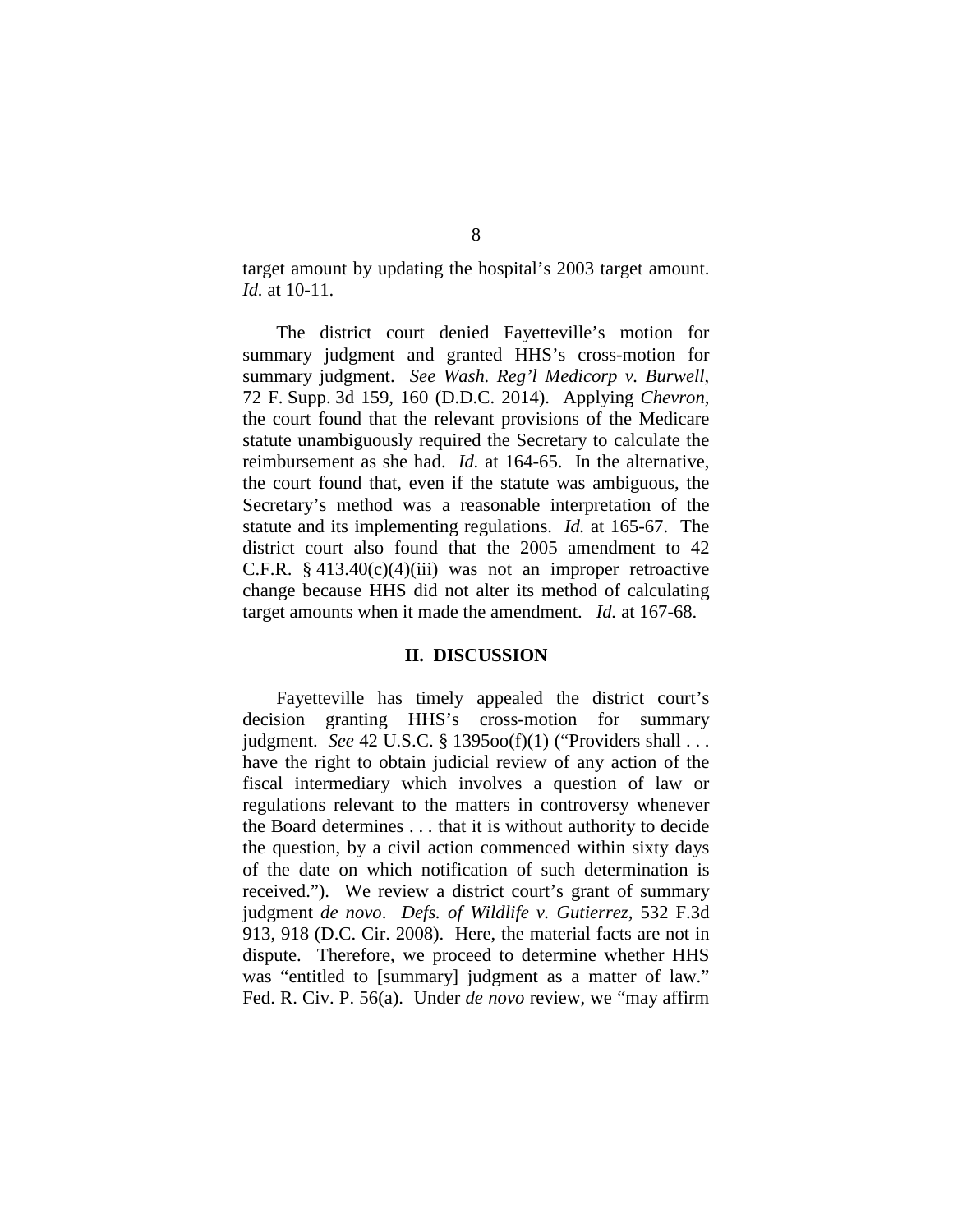on a different theory than that relied upon by the district court." *McCormick v. District of Columbia*, 752 F.3d 980, 986 (D.C. Cir. 2014).

## **A. The Statute**

In examining HHS's interpretation of the statute, this Court applies the familiar two-pronged test set forth in *Chevron U.S.A., Inc. v. Nat. Res. Def. Council, Inc.*, 467 U.S. 837 (1984). "When a court reviews an agency's construction of the statute which it administers, it is confronted with two questions." *Id.* at 842. First, the court must determine "whether Congress has directly spoken to the precise question at issue. If the intent of Congress is clear, that is the end of the matter; for the court, as well as the agency, must give effect to the unambiguously expressed intent of Congress." *Id.* at 842–43. But "if the statute is silent or ambiguous with respect to the specific issue, the question for the court is whether the agency's answer is based on a permissible construction of the statute." *Id.* at 843. We also note that "[t]he Supreme Court has made clear that courts must give heightened deference to [an agency's] interpretation of a 'complex and highly technical regulatory program' such as Medicare." *Methodist Hosp. of Sacramento v. Shalala*, 38 F.3d 1225, 1229 (D.C. Cir. 1994) (quoting *Thomas Jefferson Univ. v. Shalala*, 512 U.S. 504, 512 (1994)). We agree with HHS that Fayetteville's 2003 and 2004 target amounts are properly calculated under 42 U.S.C. § 1395ww(b)(3)(A)(ii). Insofar as there is any ambiguity in the statute, we would uphold HHS's interpretation with or without *Chevron* deference because HHS's interpretation is not only reasonable but also the best interpretation of the statute.

When Congress passed the BBRA, it provided that the PPS for psychiatric hospitals would be implemented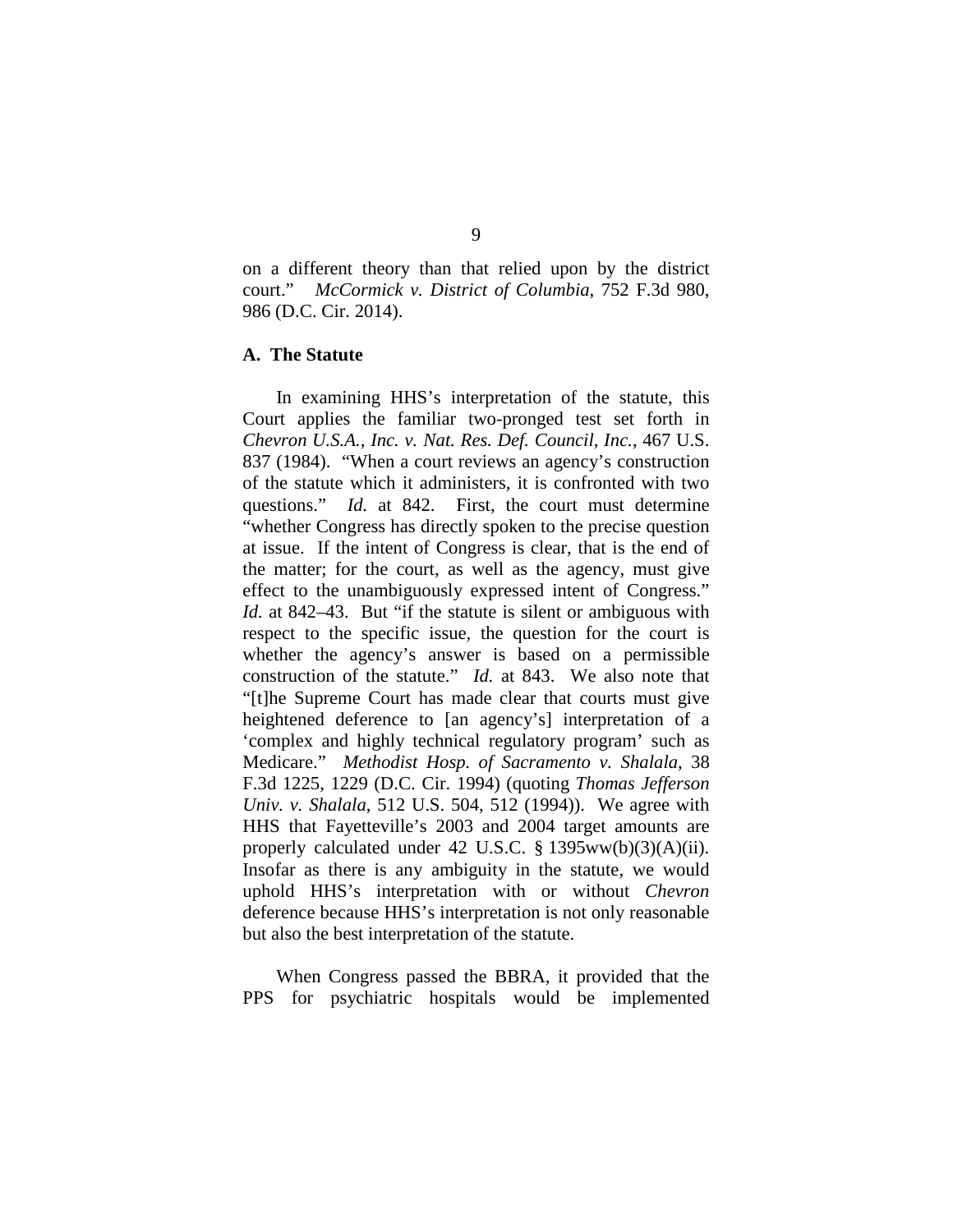immediately after the expiration of the BBA caps. *See* 42 U.S.C. § 1395ww(b)(3)(H)(i) (imposing caps for fiscal years 1998-2002); BBRA, Pub. L. No. 106-113, Appendix F, § 124(c), 113 Stat. at 1501A-332 (directing the Secretary to move psychiatric hospitals to a PPS "beginning on or after October 1, 2002"). Congress did not anticipate the gap between the two systems of reimbursement and, therefore, did not directly speak to how HHS should calculate target amounts during that gap. Thus, HHS was left to interpret § 1395ww with little direction. We agree with HHS that, under the best interpretation of the statute, Fayetteville's 2003 target amount is properly calculated under 42 U.S.C. § 1395ww(b)(3)(A)(ii) by adding an applicable percentage increase to the hospital's 2002 target amount, even if that target amount was capped by  $\S 1395ww(b)(3)(H)$ . By extension, we also agree that Fayetteville's 2004 target amount was properly calculated by adding an applicable percentage increase to the 2003 target amount.

Two provisions of § 1395ww are relevant for calculating Fayetteville's 2003 target amount: paragraph (b)(3)(A) and paragraph  $(b)(3)(H)$ . Paragraph  $(b)(3)(A)$  sets out how to calculate a psychiatric hospital's target amount for its first cost reporting period, *see* 42 U.S.C. § 1395ww(b)(3)(A)(i), and for all subsequent cost reporting periods, *see id.*  $§$  1395ww(b)(3)(A)(ii). Only the latter method applies here because 2003 was not Fayetteville's first cost reporting period. Under § 1395ww(b)(3)(A)(ii), a psychiatric hospital's target amount equals "the target amount for the preceding 12 month cost reporting period, increased by the applicable percentage increase . . . ." For 2003, the preceding 12-month cost reporting period is 2002. Pursuant to  $\S$  1395ww(b)(3)(H), the target amount for 2002 "may not exceed" the "75th percentile of the target amounts for such hospitals within such class for cost reporting periods during fiscal year 1996," as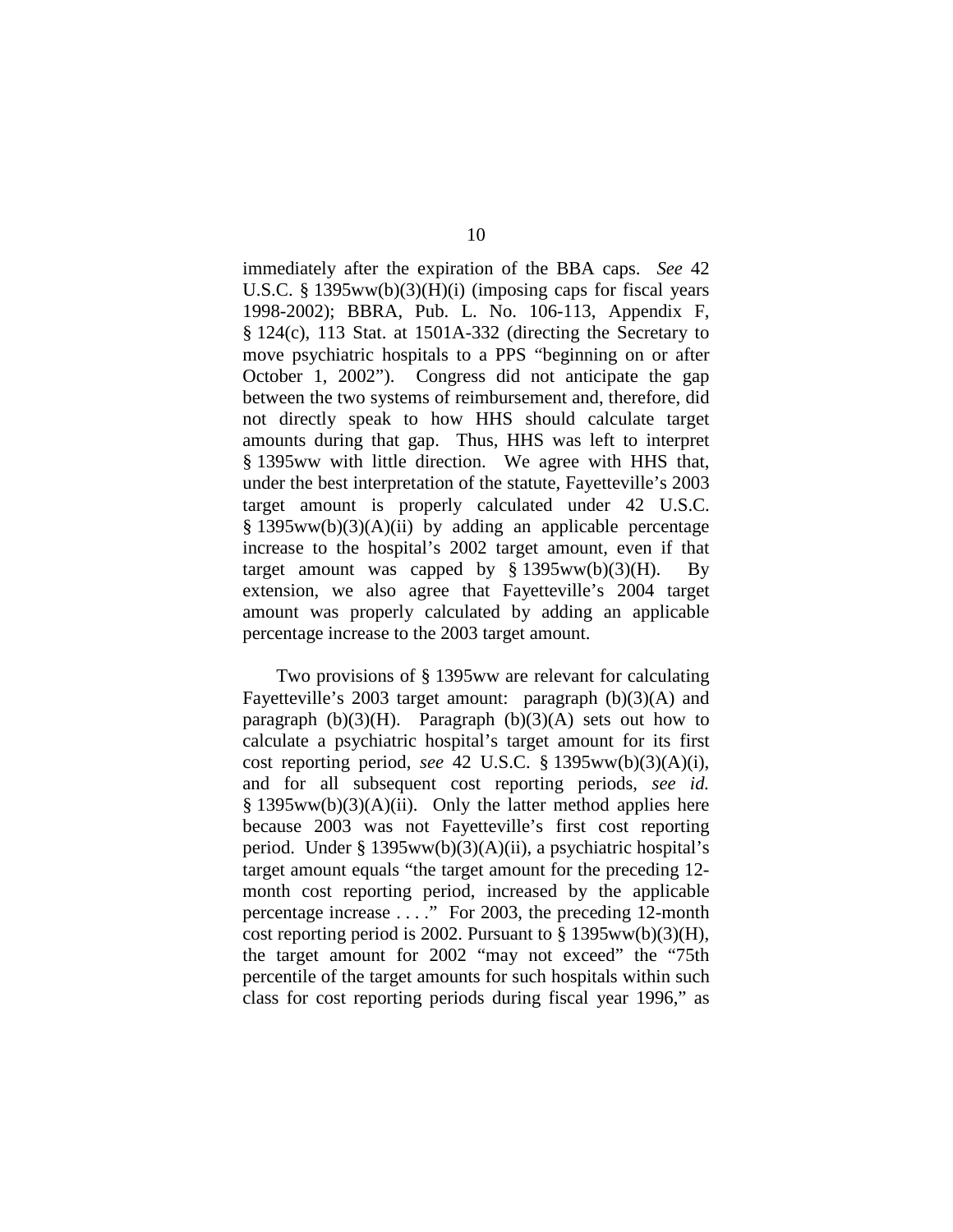updated by "a factor equal to the market basket percentage increase." *Id.* §  $1395ww(b)(3)(H)(i)$ , (ii)(I), (III). The most straightforward reading of these provisions instructs HHS to use the capped 2002 target amount to calculate the 2003 target amount under § 1395ww(b)(3)(A)(ii).

Fayetteville argues that this method of calculating a psychiatric hospital's 2003 and 2004 target amounts is contrary to the statute because it effectively extends the BBA caps beyond 2002, and Congress plainly did not intend for the Secretary to take a cap that was explicitly limited to five years and extend it to cover seven years. We disagree.

A BBA cap was not imposed on the 2003 or 2004 target amount. Only the 2002 target amount was capped. As the district court noted, "[t]here is no doubt that reverting to the pre-BBA method of calculating reimbursement perpetuated the effect of the BBA caps." *Wash. Reg'l Medicorp*, 72 F. Supp. 3d at 164. But, as other circuits have noted, this "echo effect" is not contrary to the statute. *See Mich. Dep't of Cmty. Health v. Sec'y of Health & Human Servs.*, 496 F. App'x 526, 536 (6th Cir. 2012); *Ancora Psychiatric Hosp. v. Sec'y of the U.S. Dep't of Health & Human Servs.*, 417 F. App'x 171, 175-76 (3d Cir. 2011). That a cap imposed on one cost reporting period might affect the subsequent cost reporting period is unsurprising given that TEFRA, which was neither repealed nor replaced by the BBA or the BBRA, established a system in which a psychiatric hospital's target amount could only increase by a certain percentage each cost reporting period. *See* 42 U.S.C. § 1395ww(b)(3)(A); *see also Ancora Psychiatric Hosp.*, 417 F. App'x at 176.

Moreover, using  $\S 1395ww(b)(3)(A)(ii)$  to calculate the target amounts for 2003 and 2004 is consistent with Congress's "progressive effort" to move hospitals from an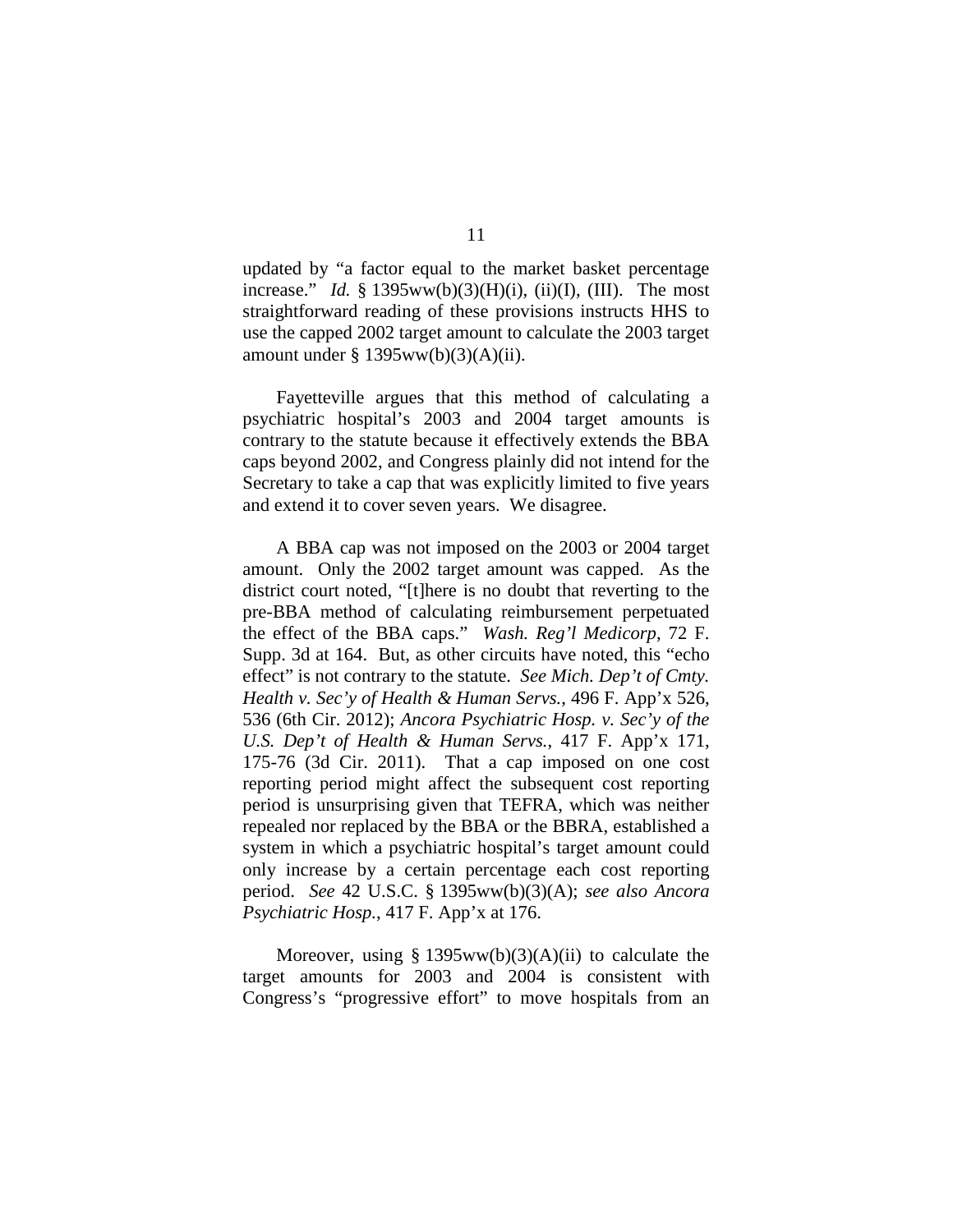actual cost reimbursement system to a system "based on objective patient characteristics and consistent national standards, and to rein in disproportionately expensive treatment provided by certain hospitals." *Mich. Dep't of Cmty. Health*, 496 F. App'x at 534; *see also Univ. of Tex. M.D. Anderson Cancer Ctr. v. Sebelius*, 650 F.3d 685, 687 (D.C. Cir. 2011) ("Congress has repeatedly attempted to slow the increase in Medicare costs for hospitals' inpatient services."). There is no indication that Congress intended to reverse this trend and have HHS go back to calculating target amounts by simply increasing the hospital's reasonable, actual costs from the base year.

We conclude that the best interpretation of 42 U.S.C. § 1395ww, which is the interpretation adopted by HHS, provides for the calculation of Fayetteville's 2003 and 2004 target amounts using  $\S 1395ww(b)(3)(A)(ii)$ .

#### **B. The Regulation**

According to Fayetteville, calculating the 2003 and 2004 target amounts based on the 2002 capped target amount also ran afoul of the Secretary's own regulations. Fayetteville argues that 42 C.F.R.  $\S$  413.40(c)(4)(iii) was still in effect during 2003 and 2004 and required HHS to reimburse Fayetteville for both years using the hospital-specific target amount under subparagraph (A). Nothing in § 413.40 compels this Court to adopt Fayetteville's reading. With or without deference, we conclude that HHS's interpretation is the better one, not least of all because it is consistent with the best reading of the statute. *See Auer v. Robbins*, 519 U.S. 452, 461 (1997).

As relevant here, the regulation states that, "[s]ubject to the provisions of paragraph  $(c)(4)(iii)$  of this section, for  $[]$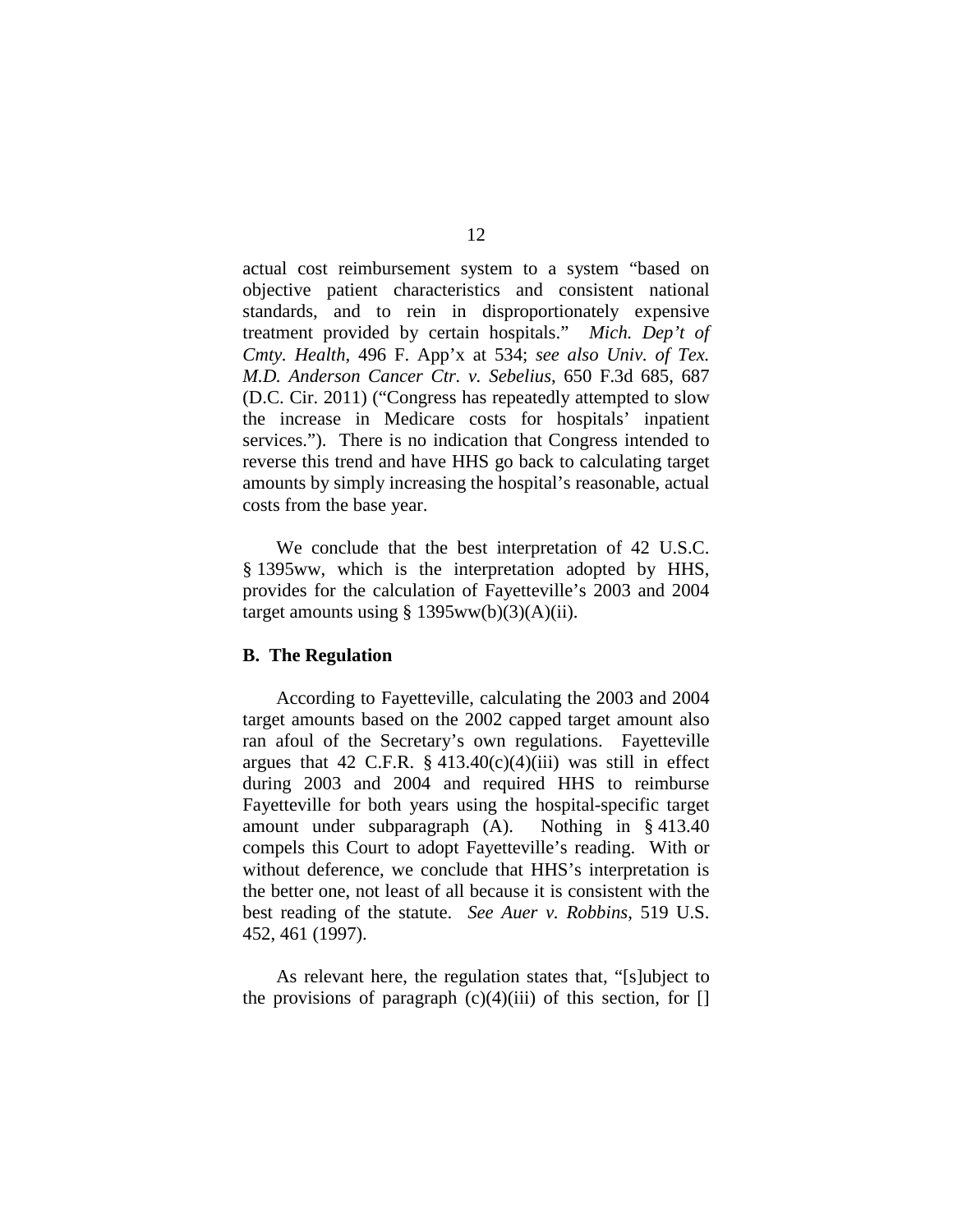cost reporting periods [after the initial period], the target amount equals the hospital's target amount for the previous cost reporting period increased by the update factor for the subject cost reporting period ...." 42 C.F.R.  $\S$ § 413.40(c)(4)(ii). We agree with HHS that paragraph  $(c)(4)(iii)$  was added to implement the BBA caps and is best read as only applying from 1998-2002, when the BBA caps were in effect. *See* 62 Fed. Reg. 45,966, 45,969, 46,018-19 (Aug. 29, 1997) (rule is implementing, among other provisions of the BBA, the caps on target amounts for psychiatric hospitals by amending  $\S$  413.40(c)(4)); 63 Fed. Reg. 26,318, 26,344, 26,358 (May 12, 1998) (opening discussion of modifications to § 413.40(c) with an explanation of the BBA caps). Therefore, the "subject to" clause of paragraph (c)(4)(ii) had no effect in 2003 and 2004, and the target amounts for those years are properly calculated by updating the previous year's target amount.<sup>[1](#page-12-0)</sup>

The conclusion that paragraph  $(c)(4)(iii)$  does not apply after 2002 is consistent with the fact that the regulatory preambles cited by both parties, which discuss how target amounts for 2003 and subsequent cost years would be calculated under § 413.40, refer only to paragraph  $(c)(4)(ii)$ and do not mention (c)(4)(iii) at all. *See* 67 Fed. Reg. 49,982, 50,103-04 (Aug. 1, 2002) ("In accordance with existing  $\S$ § 413.40(c)(4)(ii) ... [psychiatric hospitals will] continue to be paid on a reasonable cost basis, and payments are based on their Medicare inpatient operating costs, not to exceed the ceiling. The ceiling will be computed using the hospital's . . .

<span id="page-12-0"></span><sup>&</sup>lt;sup>1</sup> We recognize that the 5th Circuit has reached the opposite conclusion. *See Hardy Wilson Mem'l Hosp. v. Sebelius*, 616 F.3d 449, 457-61 (5th Cir. 2010) (42 C.F.R. § 413.40 unambiguously required HHS to calculate target amounts in the gap period under paragraph (c)(4)(iii)(A) because only subparagraph (B) no longer applied after 2002).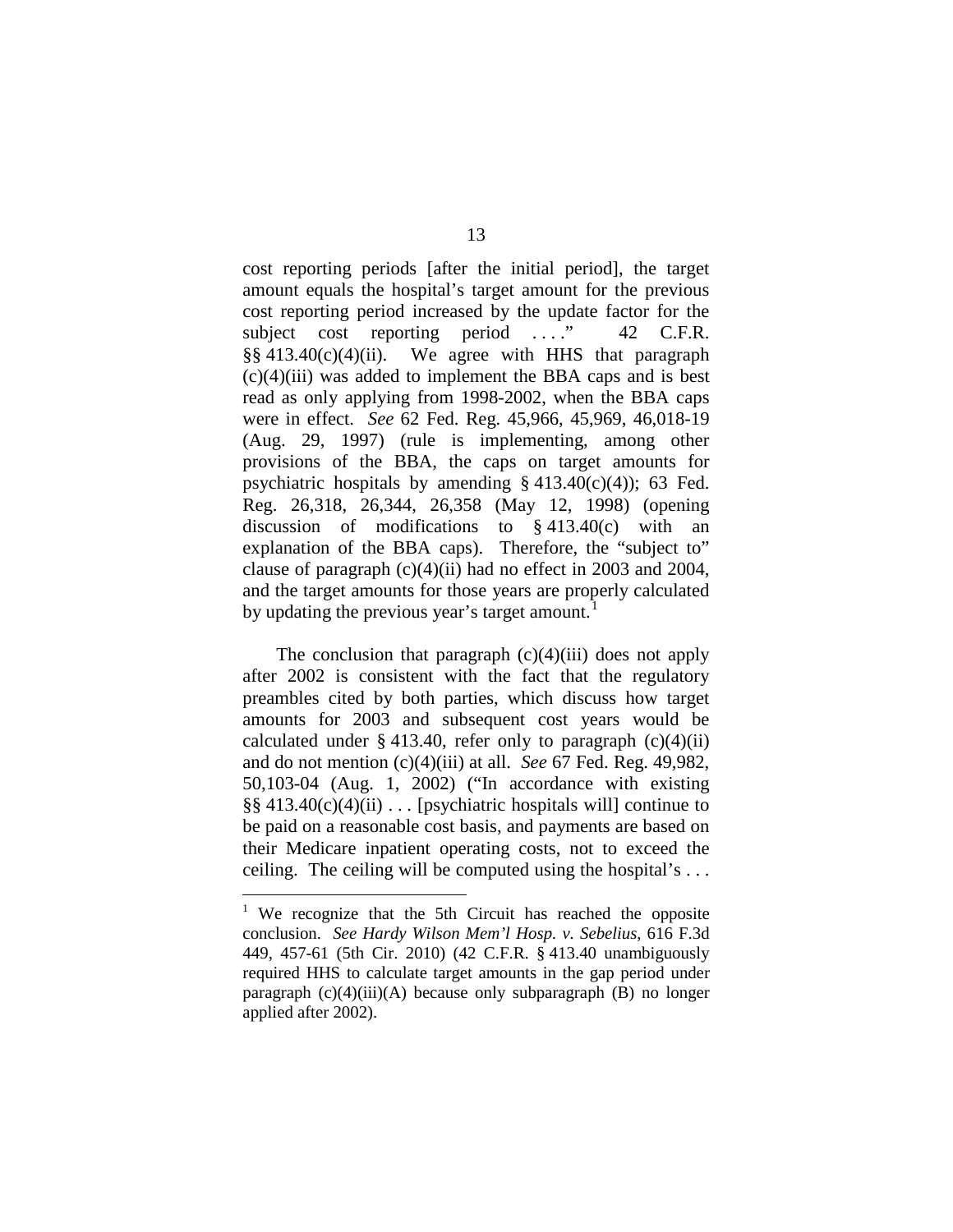target amount from the previous cost reporting period updated by the [applicable] rate-of-increase ...."); 67 Fed. Reg. 31,404, 31,491 (May 9, 2002) (same).

Fayetteville further contends that using  $\S 413.40(c)(4)(ii)$ to calculate the 2003 and 2004 target amounts is inconsistent with the general and somewhat ambiguous definition of target amount provided by  $§$  413.40(a)(3): "Target amount is the per discharge (case) limitation, derived from the hospital's allowable net Medicare inpatient operating costs in the hospital's base year, and updated for each subsequent hospital cost reporting period by the appropriate annual rate-ofincrease percentage." 42 C.F.R. § 413.40(a)(3). According to Fayetteville, because HHS's target amount for 2003 was based on the capped 2002 target amount, the target amounts for both 2003 and 2004 are not "derived from" the hospital's reasonable operating costs. Fayetteville's position appears to be that the regulatory definition requires a hospital's target amount to be its reasonable operating costs from its base year plus an update factor. But, saying that the target amount is "derived from" the hospital's base year reasonable operating costs is not the same as saying that the target amount "is" the hospital's base year reasonable operating costs. Even the target amounts for a psychiatric hospital during the BBA capped years were derived from the hospital's reasonable operating costs in the base year. *See* 42 U.S.C. § 1395ww(b)(3)(A), (H) (target amount equals "allowable operating costs" plus applicable increases unless that sum exceeds the 75th percentile cap for the cost reporting year); 42 C.F.R.  $§$  413.40(c)(4)(iii) (target amount equals "net allowable costs in a base period" plus update factors unless that sum exceeds the 75th percentile cap for the cost reporting year). The cap simply meant that the hospital's Medicare reimbursements would not necessarily cover all the reasonable operating costs the hospital incurred. Thus, there